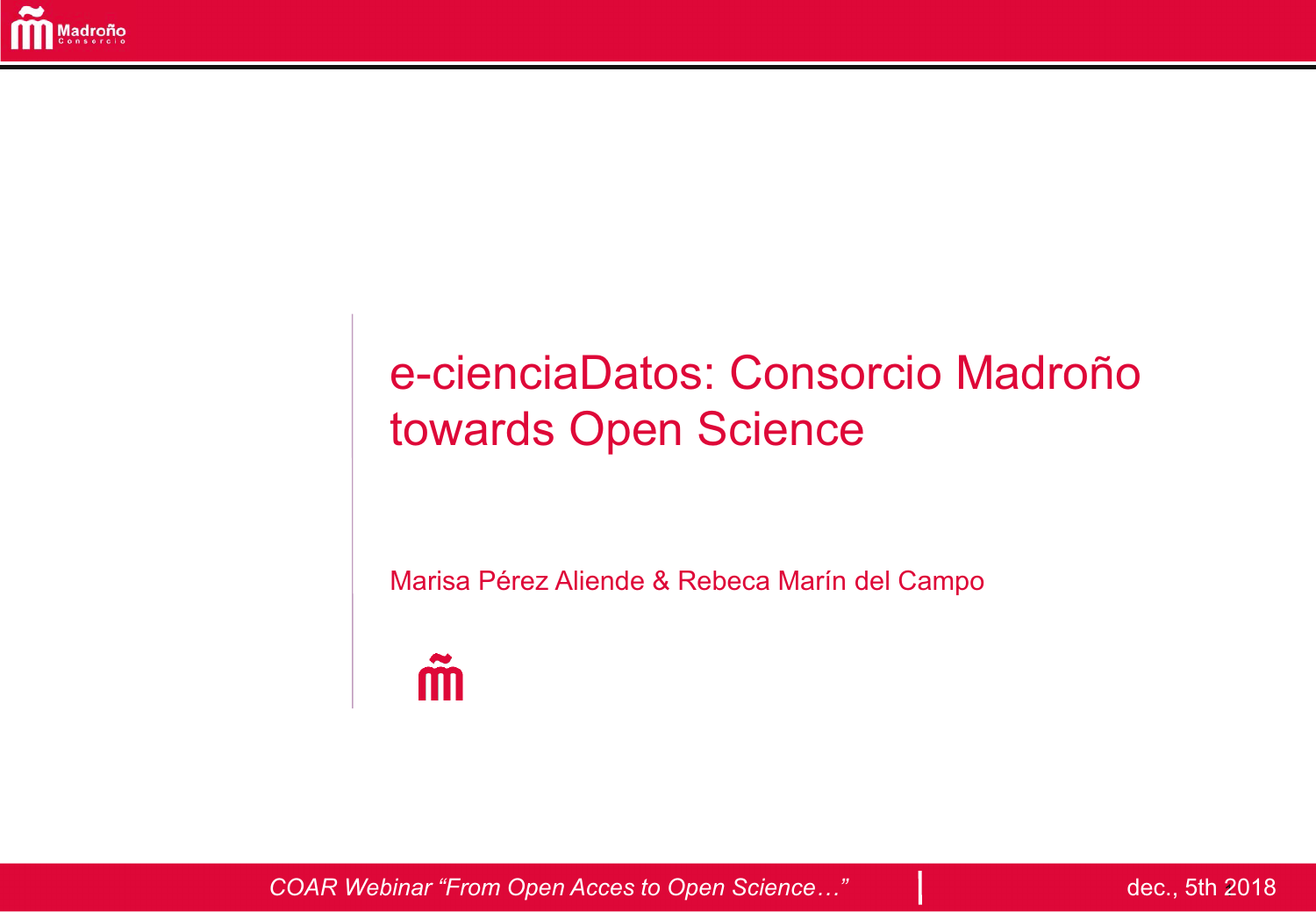

#### **What is the Consortium Madroño and its main GOAL**



The Consortium of Universities of the Community of Madrid and the UNED for Library Cooperation (Madroño) has as its fundamental objective to increasing the scientific production of its universities, improving the quality of library services and promoting cooperation plans among its members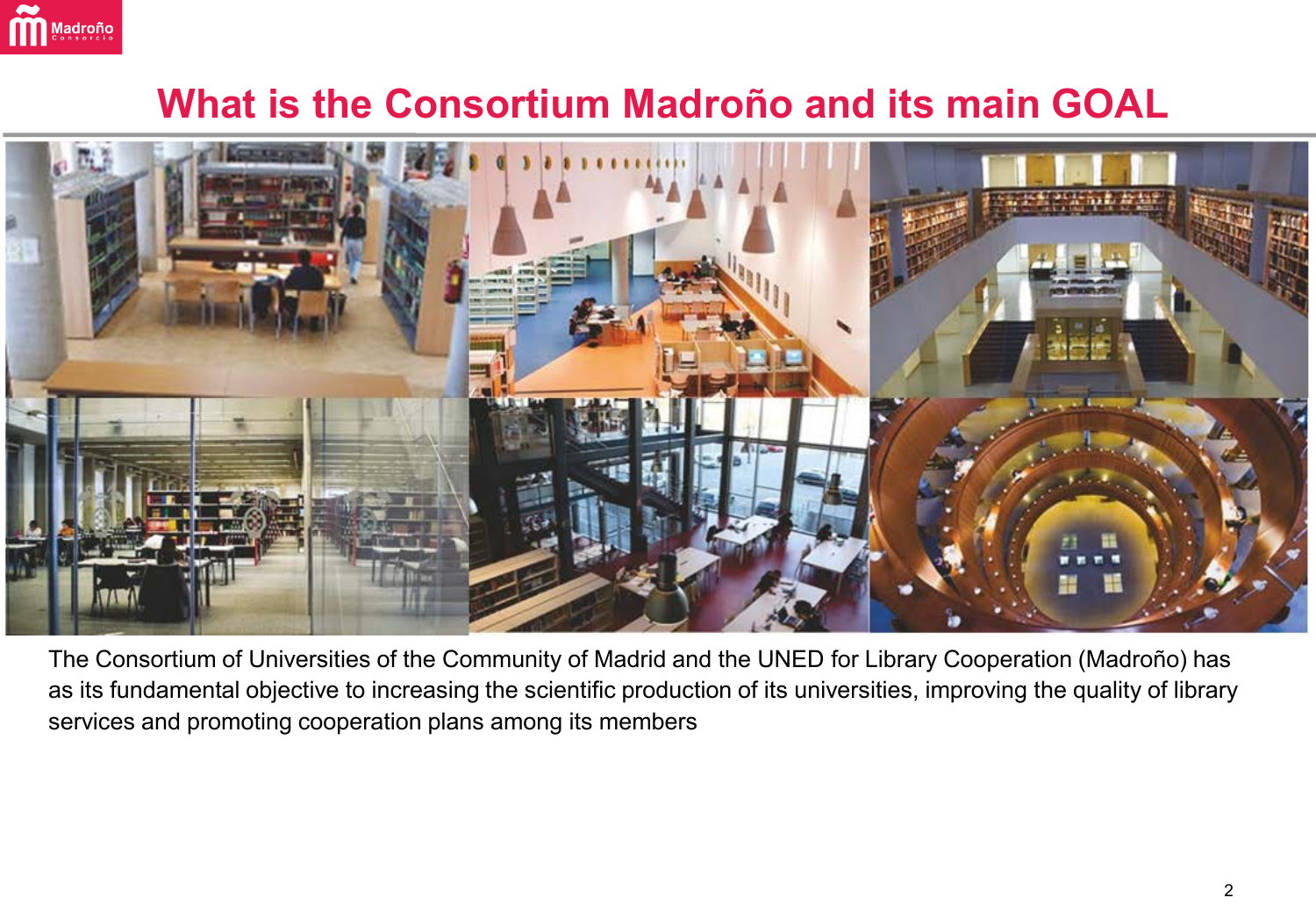

## **Universities members**

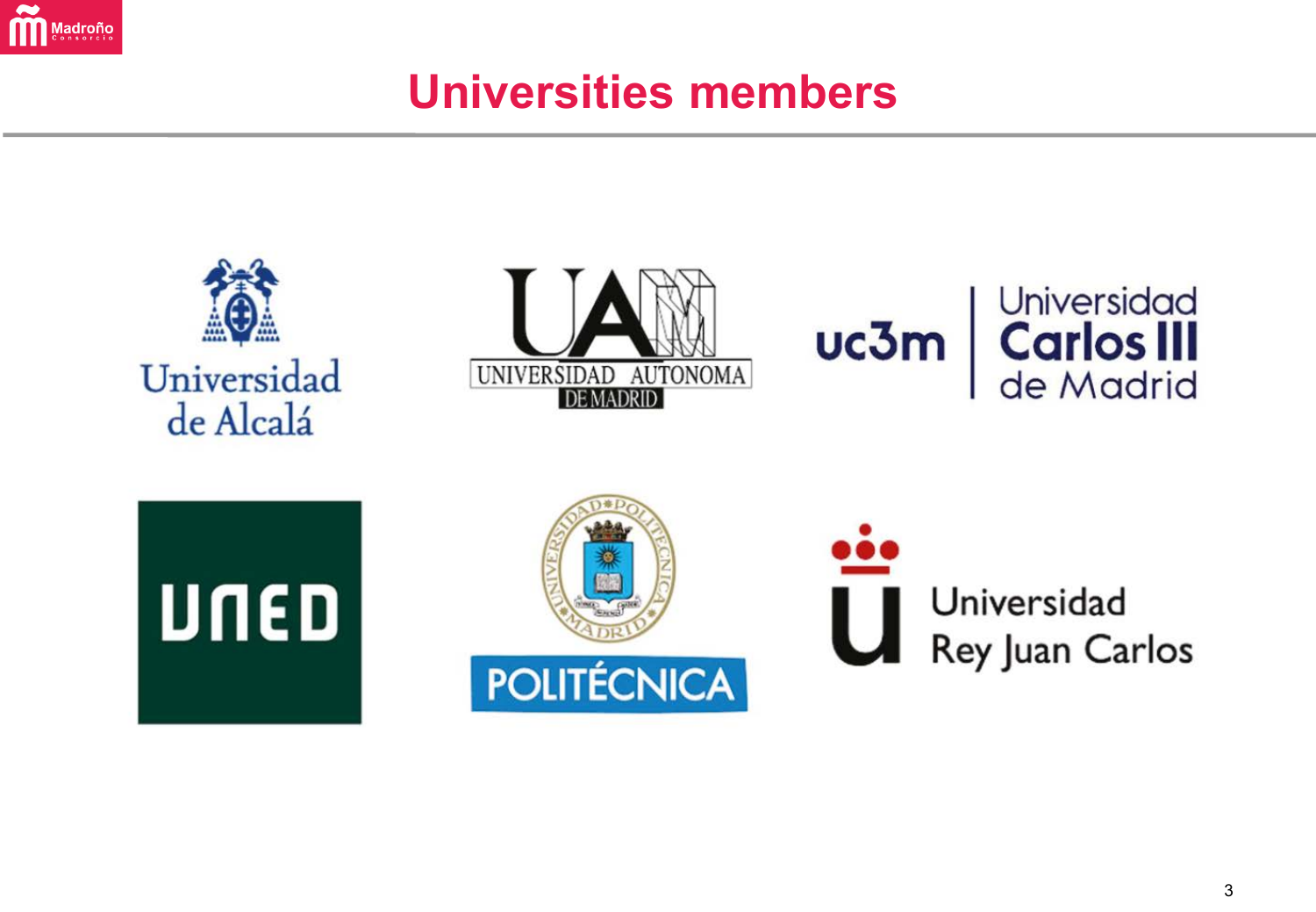

#### **InvestigaM. Consorcio Madroño towards Open Science**



Fernández-del-Pino, B. InvestigaM: Consorcio Madroño Towards Open Science. This poster was presented at COAR 2017 Annual Meeting in Venice (Italy) 8-10 April 2017.

[https://zenodo.org/record/800501#.XAEblTF](https://zenodo.org/record/800501.XAEblTFReUl)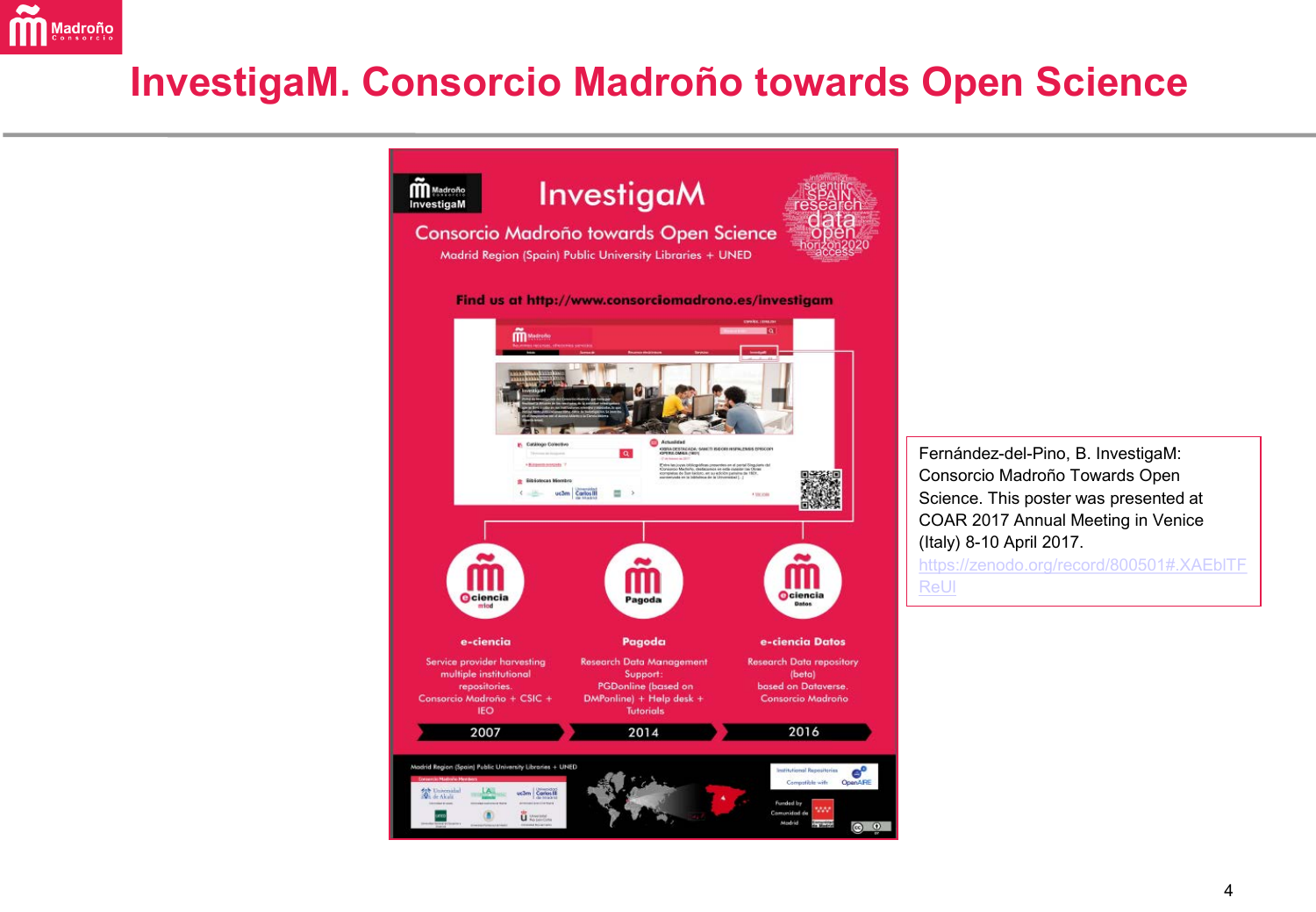

#### e-cienciaDatos. How did we start?

 $\bigcirc$ 

How to propose a research data service? Initial Reflections...

Starting Point: H2020- OpenData Pilot  $DCC - DMP$  Online  $\rightarrow$  PGD Online

- Is data sharing reflected in our OA policies? 1.
- Is our repository prepared to receive data? 2.
- $3.$ Priority: individual repository vs Madroño Consorcio repository?
- Is my research community ready? 4.
- Is the library staff prepared? 5.
- Do we collaborate with other university services? IT Services, Research 6. Office...

Research Data Management Taxonomy: https://www.fosteropenscience.eu/taxonomy/term/6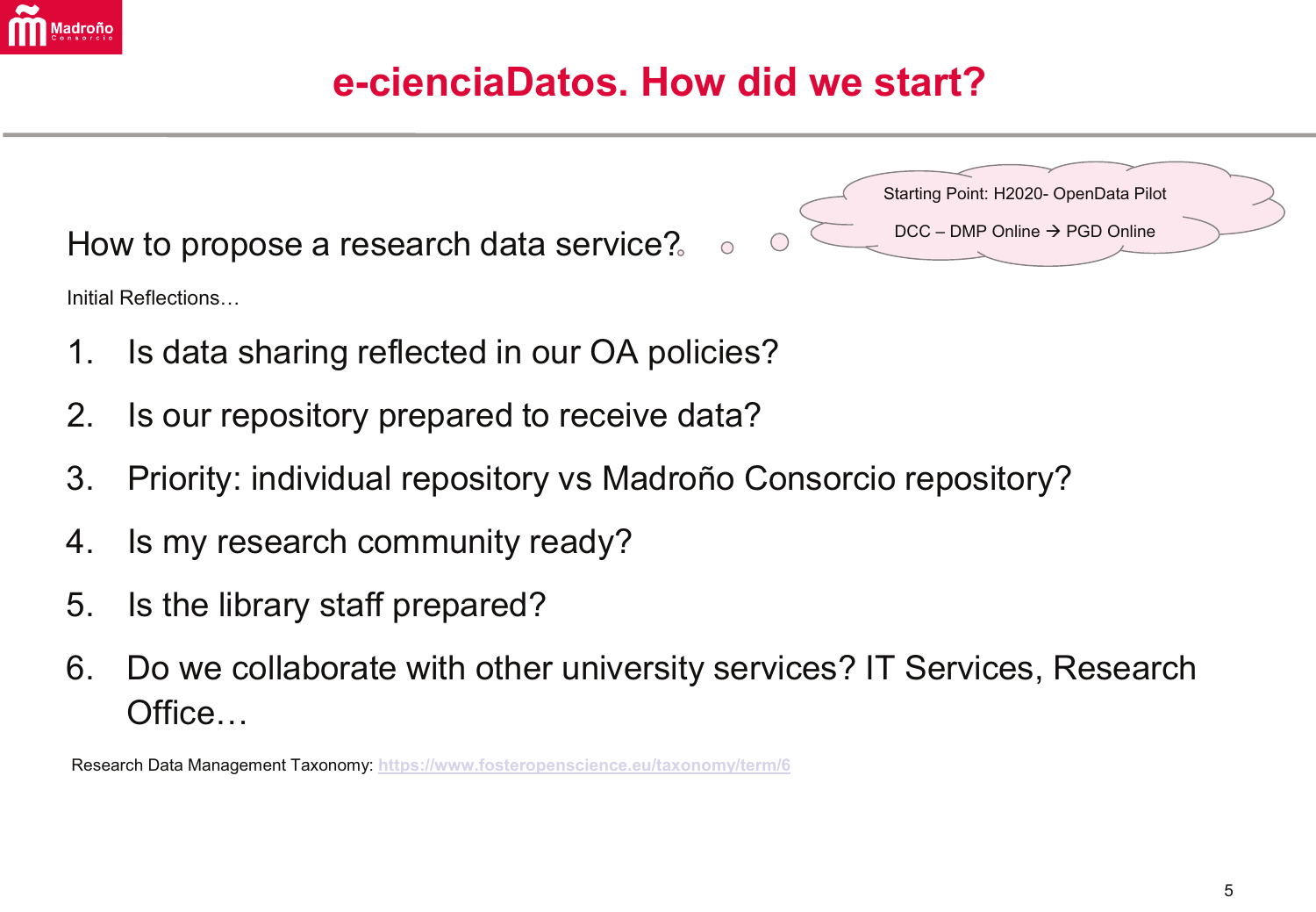

#### **e-cienciaDatos. Timeline**

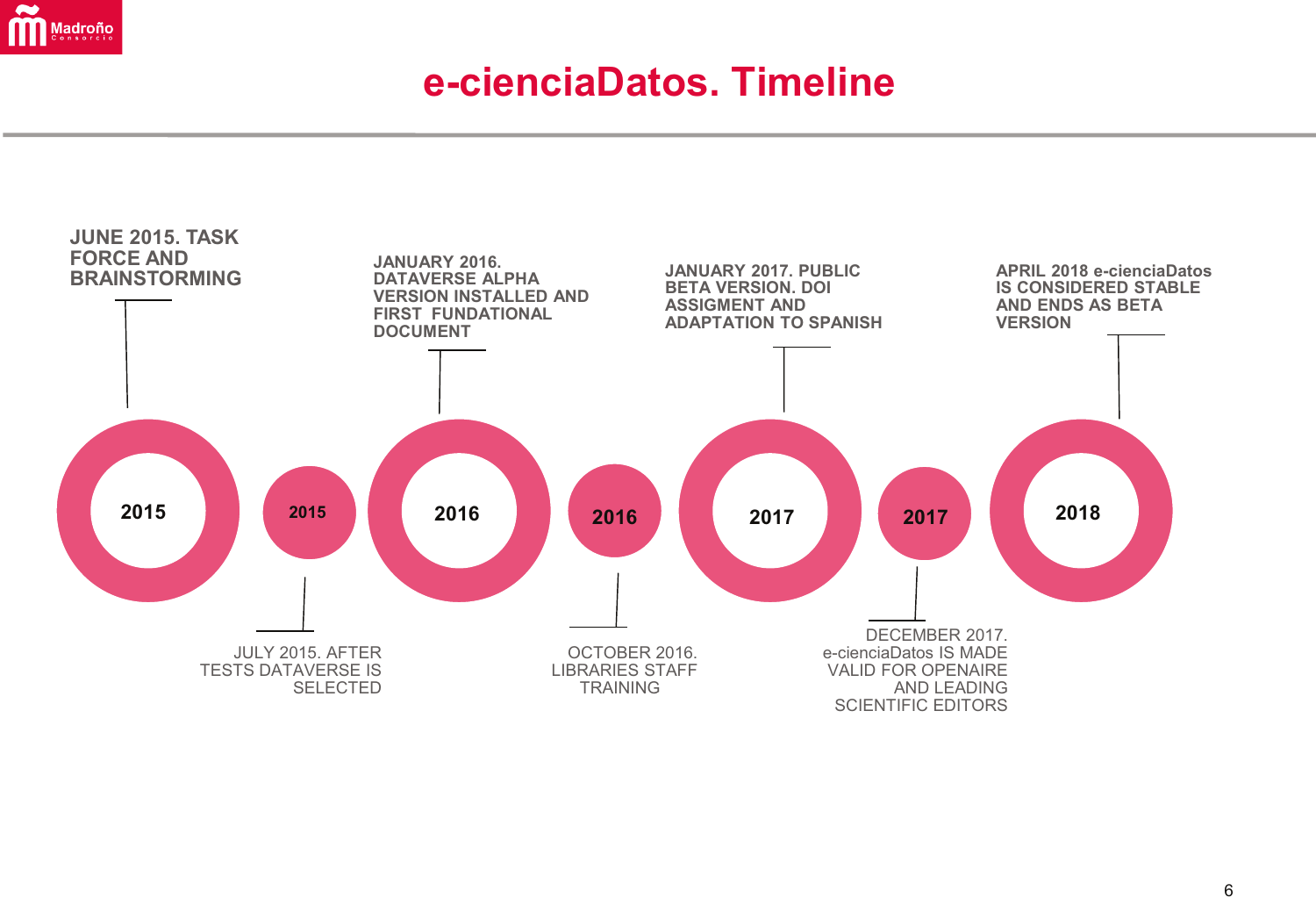

#### **e-cienciaDatos. Technical Requirements**

• Software Tests: CKAN, Dataverse

Dataverse was finally chosen because it is specific for data management and better known by the technical staff involved.

e-cienciaDatos is now based on Dataverse version 4.9.3 with adaptations

- The server is located in the Madroño office (UNED central library). It has two Intel Xeon E5 processors, 16 GB of RAM and 72 TB of hard disk in raid 6. Before the beginning of the year 2019 its capacity will be doubled with a NAS server to which an additional 72 TB can be added in the future.
- Minimum one backup per month (depends on the number of datasets)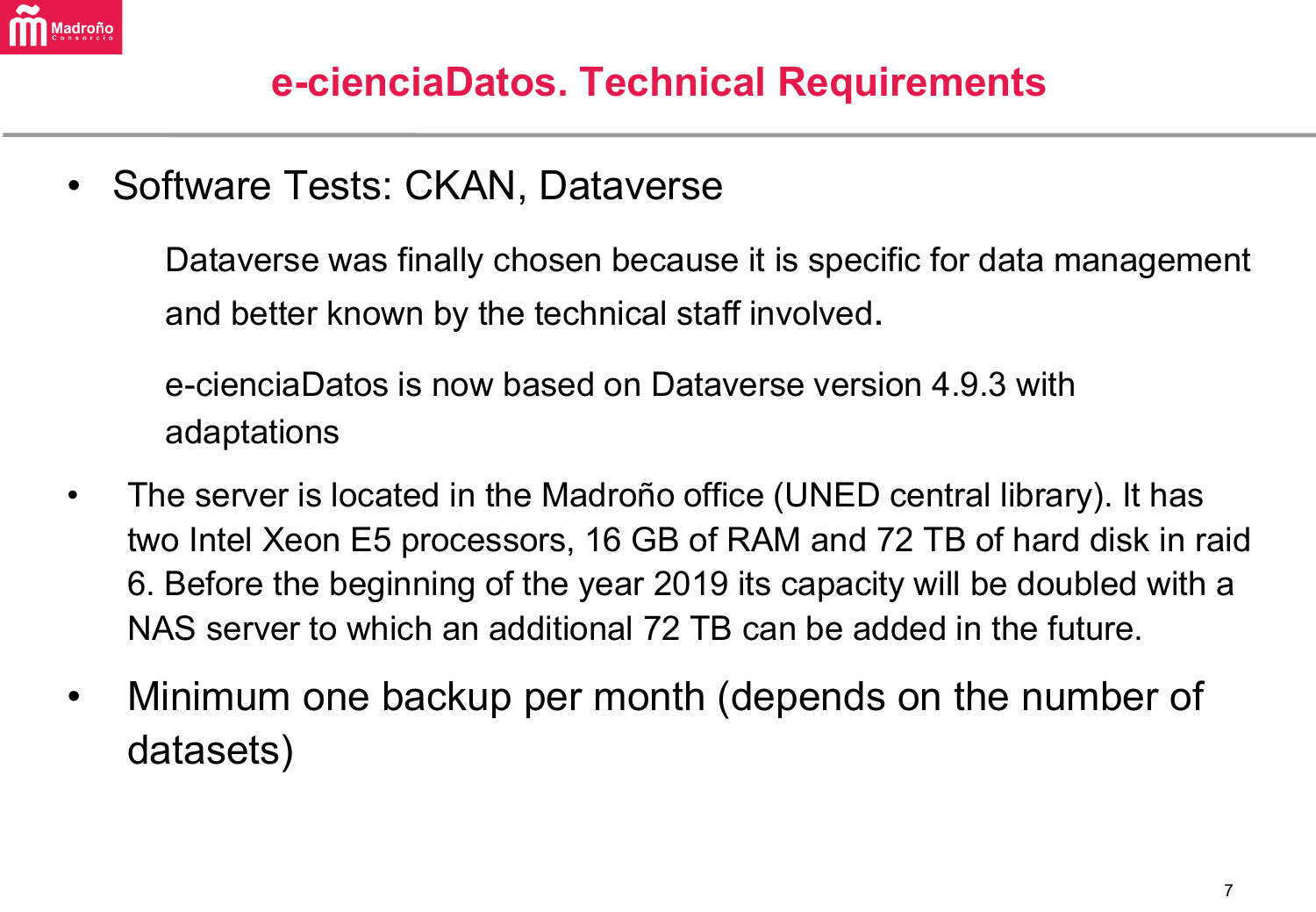

### e-cienciaDatos. Library staff training

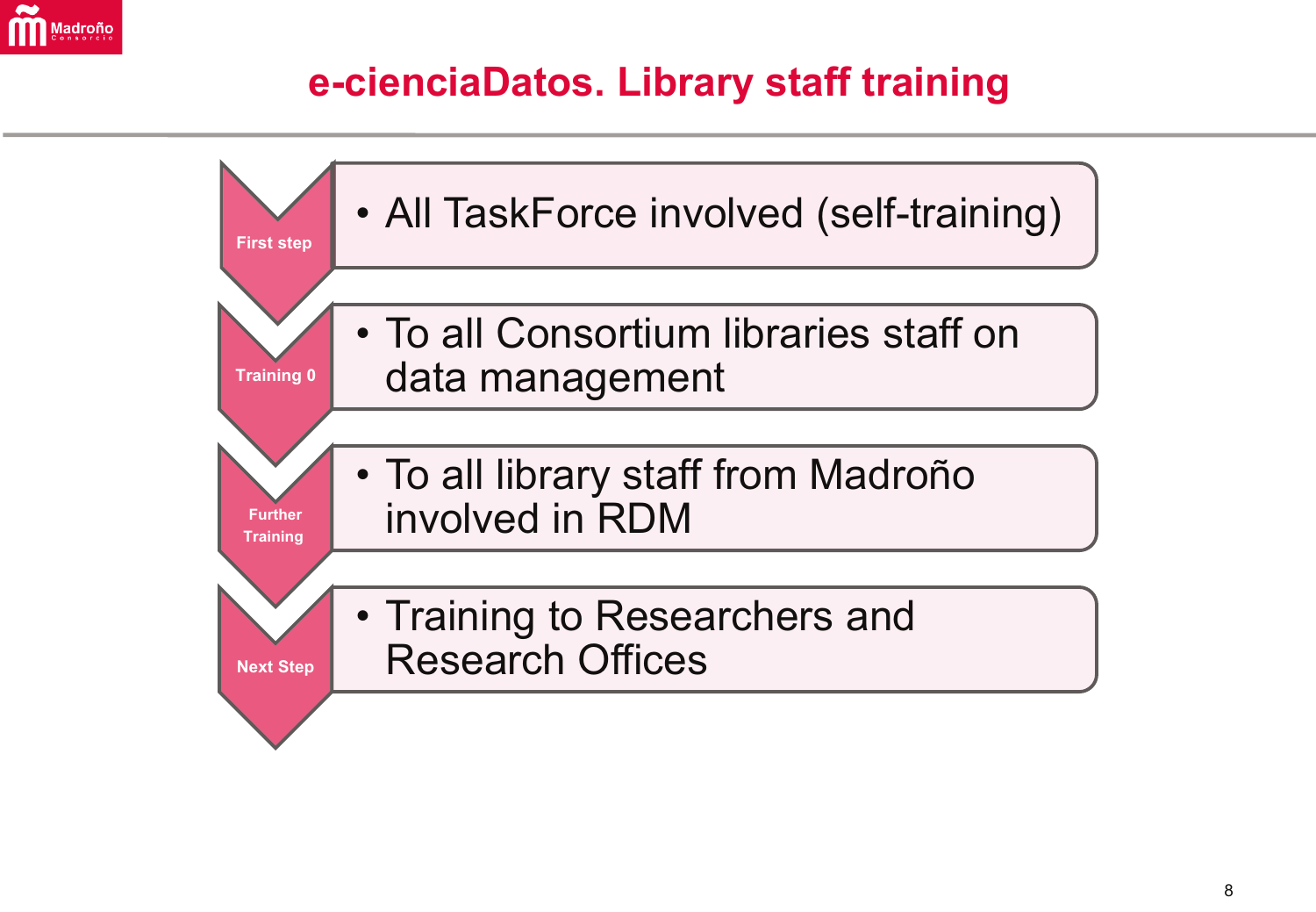

- DOI's Assigment: Datacite Full Member
- Metadata scheme (DataCite adaptation)
- Data Management Plan: PAGODA (PGD Online): http://pgd.consorciomadrono.es/
- User's Licenses (mainly CC0; CC-BY)
- Delegated deposit
- Final Data without space restrictions. (If dataset weights 40-50 Gb the taskforce is consulted)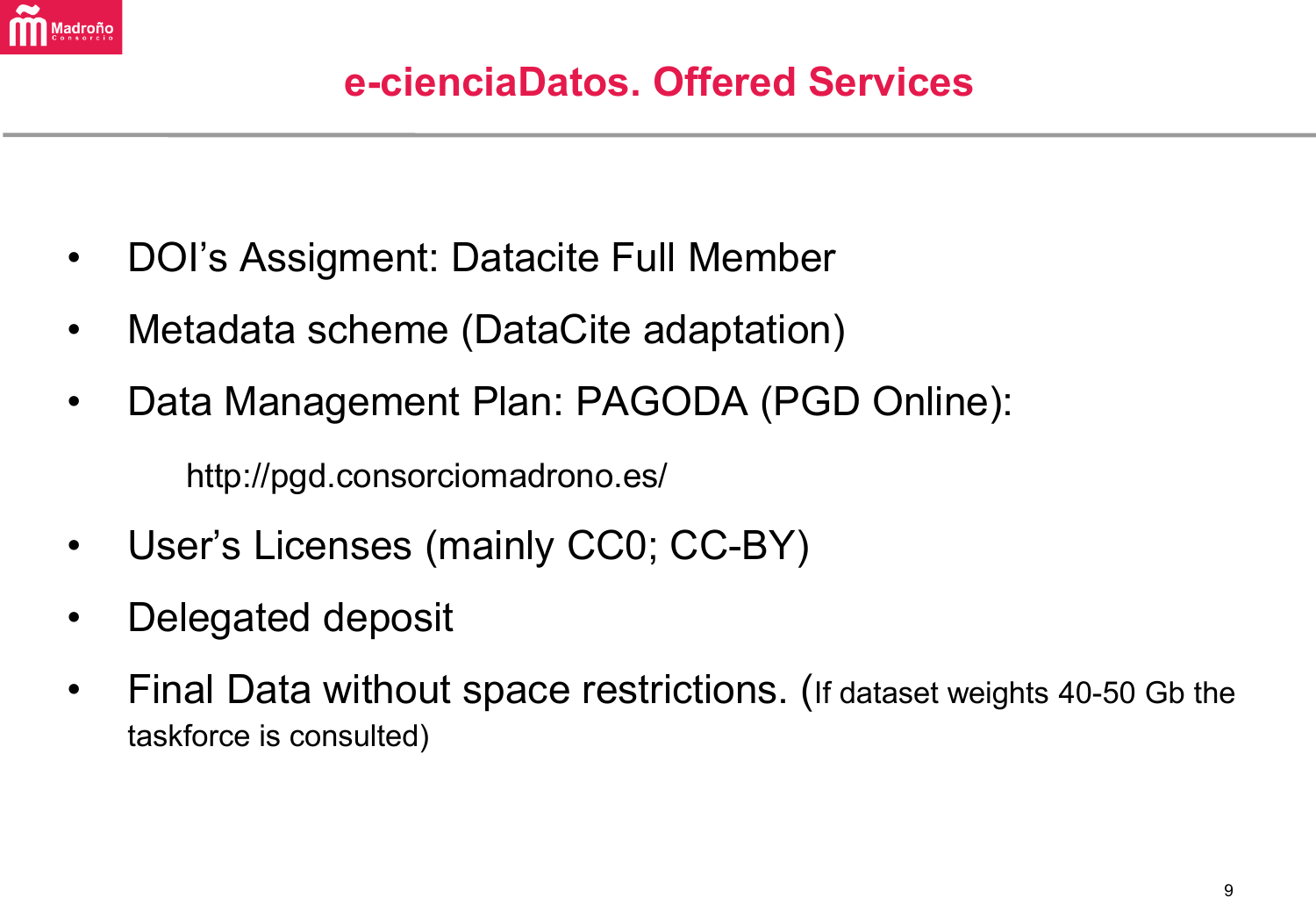

#### e-cienciaDatos, Offered Services

**FAIR Data** 

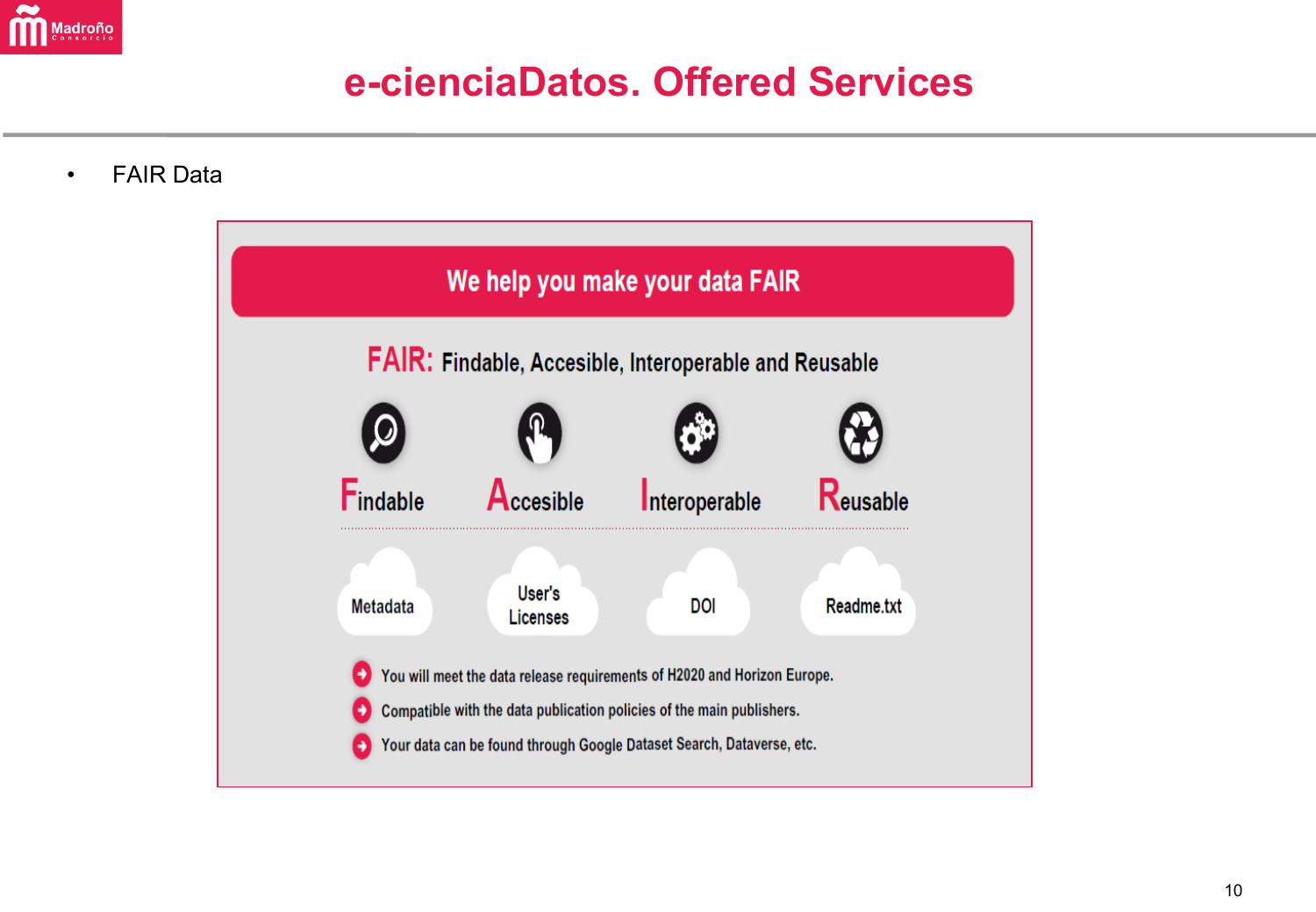

## **e-cienciaDatos. Diffusion and marketing**

- Blogs + Twitter (in every library + Twitter account from Madroño)
- Infographics + video in Open Access Week:

[Practice Open Science](http://www.consorciomadrono.es/wp-content/uploads/2018/12/INFOGRAFIA_ingles_2018_04_parte_01.pdf)

[Share your research data in e-cienciaDatos](http://www.consorciomadrono.es/wp-content/uploads/2018/12/INFOGRAFIA_ingles_2018_04_parte_02.pdf)

Consorcio Madroño in the Open Access Week 2018 (In Spanish):

#### <https://youtu.be/bUbuALpLd7I>

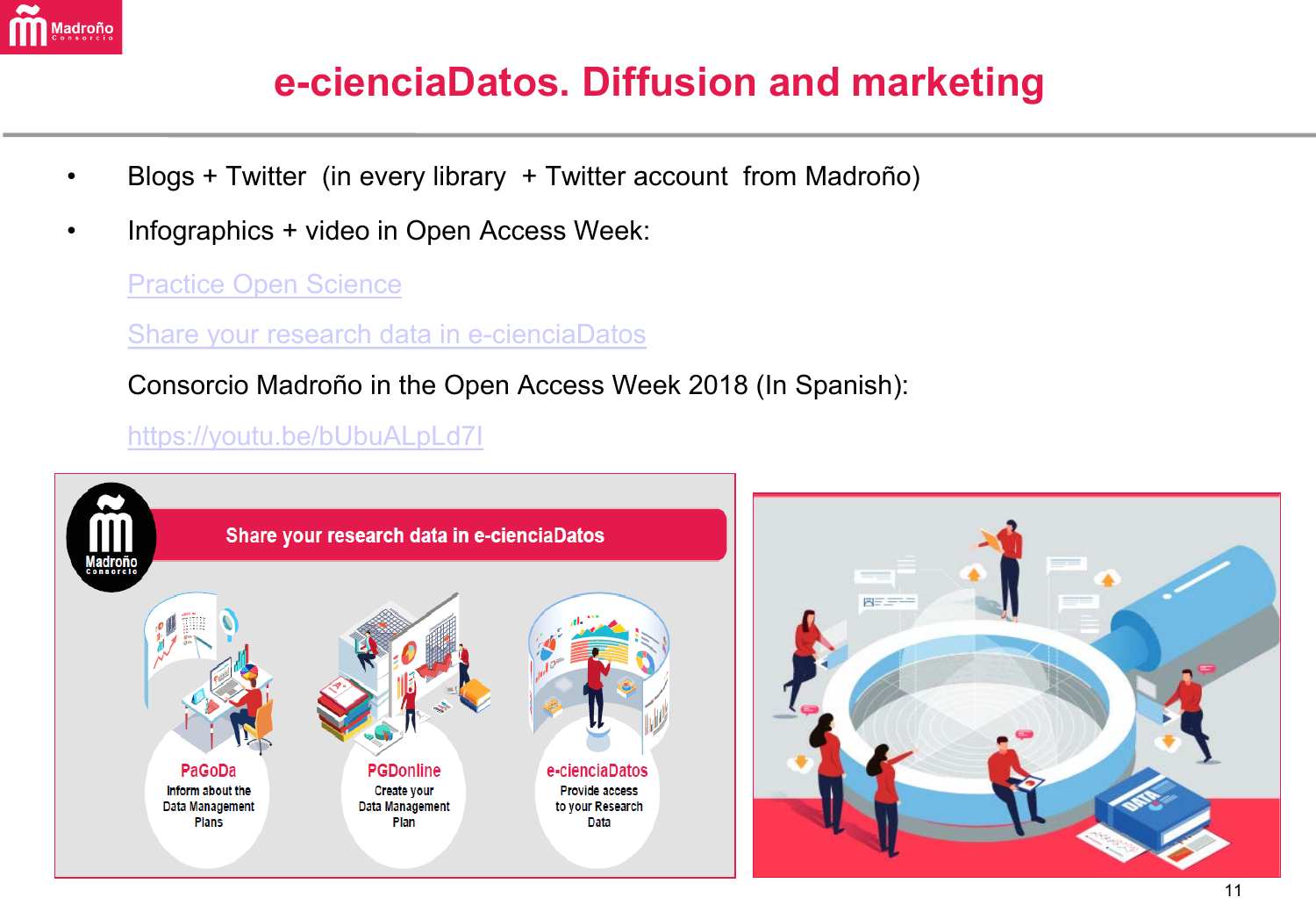

## **e-cienciaDatos. Conclussions and new projects**

- Main goal: Launch a Consortium Data Repository ASAP (in 1 year, before 01-2017)
- Create culture in our librarians about data management and its importance. The staff always open to new challenges
- Now 286 datatasets (**Matomo [statistics](https://piwik.consorciomadrono.es/piwik/index.php?module=CoreHome&action=index&idSite=1&period=range&date=last7&updated=2#?idSite=1&period=month&date=2018-11-30&category=Dashboard_Dashboard&subcategory=1)**)
- Plan for Data Collection
- **Geolocation**
- Digital Humanities:
- **Visitor Map** 118 visits Q Countries du Cities AhiW-hinoW
- **[Federico-Tena](https://edatos.consorciomadrono.es/dataverse/federico-tena) World Trade Historical Database**
- **Frontera [España-Portugal: documentación](https://edatos.consorciomadrono.es/dataverse/FRONTESPO) lingüística y bibliográfica [\(FRONTESPO\)](https://edatos.consorciomadrono.es/dataverse/FRONTESPO)**
- **Historia de la Lengua Española de Ramón [Menéndez](https://edatos.consorciomadrono.es/dataverse/RMP) Pidal**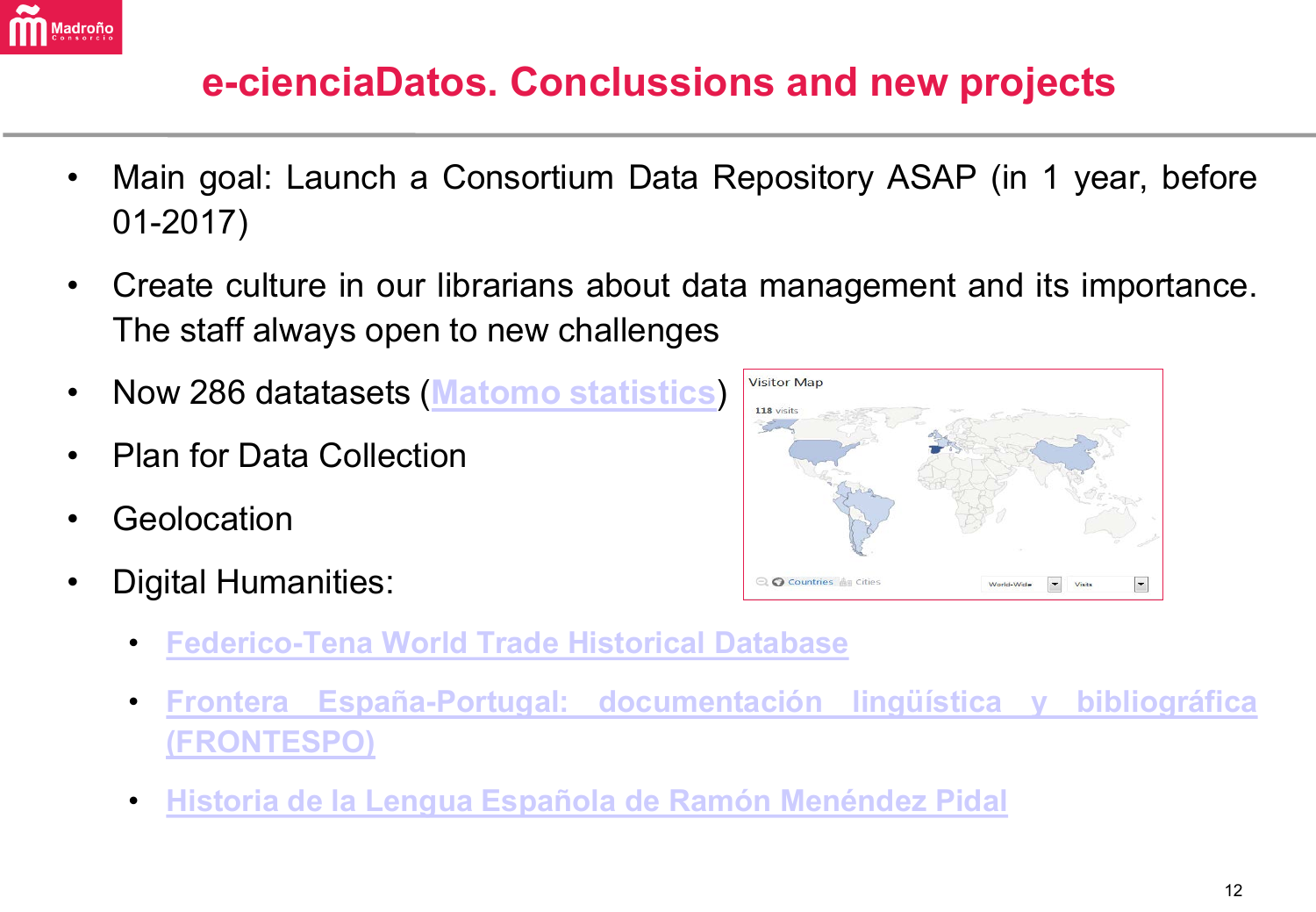

### e-cienciaDatos. Conclussions and new projects